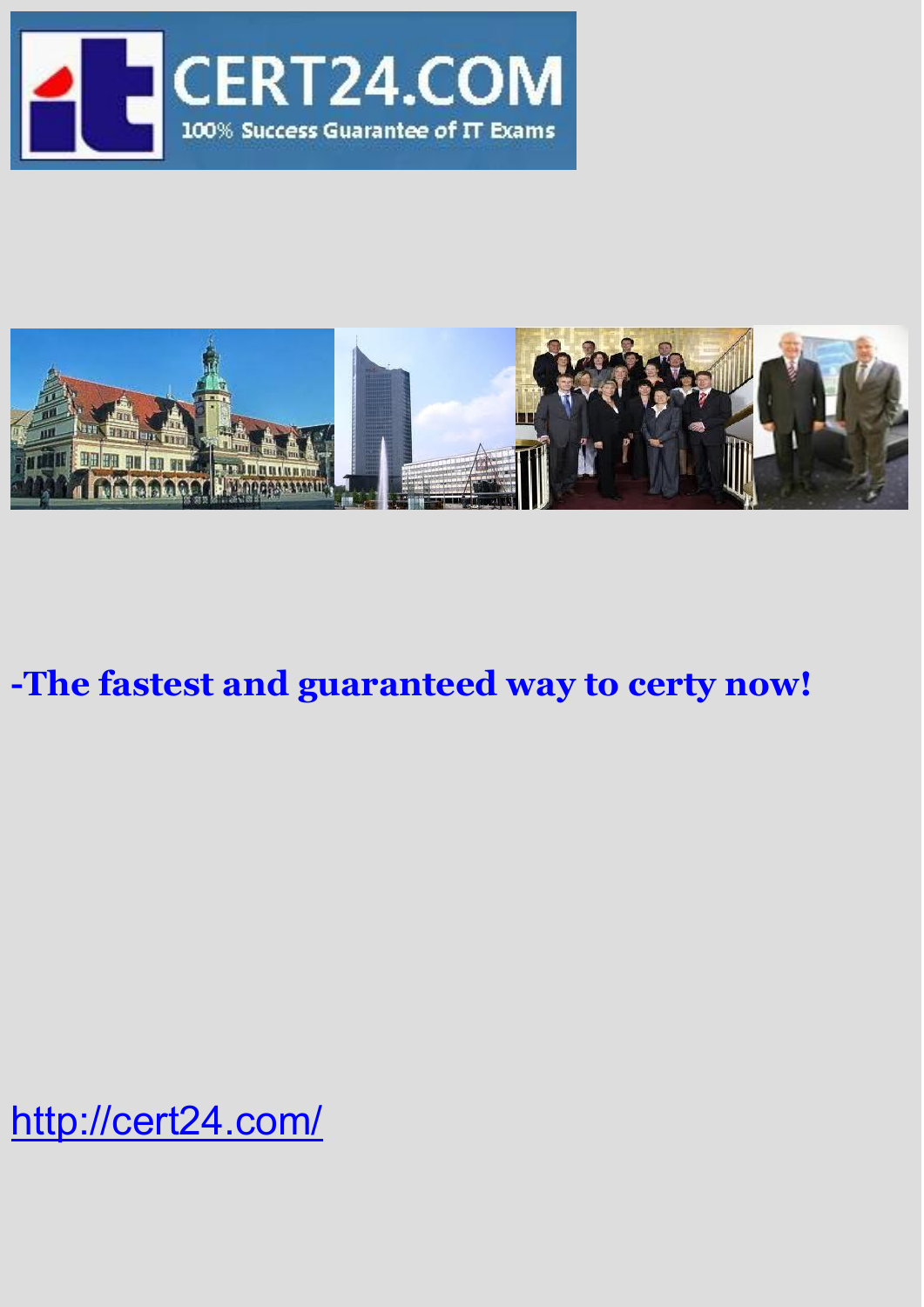# **Exam Number/Code:**2V0-602

**Exam Name:** vSphere 6.5 Foundations Exam

**Version:** Demo

www.cert24.com original question and answer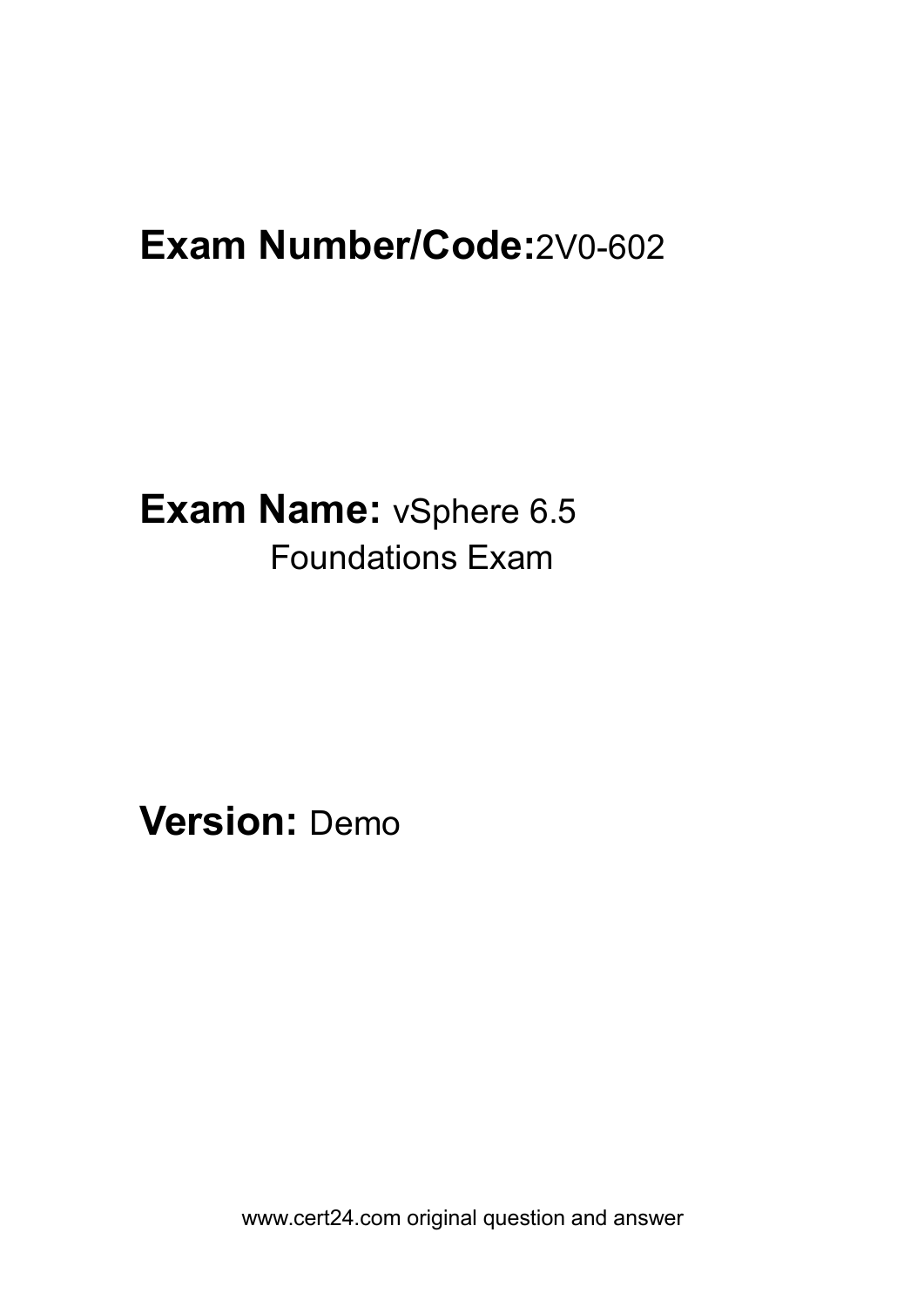Q1 and the contract of the contract of the contract of the contract of the contract of the contract of the contract of the contract of the contract of the contract of the contract of the contract of the contract of the con

A VMware vSphere 6.x Administrator sees the following output In esxtop: What does the %ROY column represent?

|                  | 2:32:21pm up 35 days 14:26, 819 worlds, 11 WMs, 28 vCPUs; CPU load average: 0.07, 0.07, 0.07                                                                                                                                                |      |               |        |             |                 |                |             |                        |               |              |                |                 |
|------------------|---------------------------------------------------------------------------------------------------------------------------------------------------------------------------------------------------------------------------------------------|------|---------------|--------|-------------|-----------------|----------------|-------------|------------------------|---------------|--------------|----------------|-----------------|
|                  | PCPU USED(%): 3.3 10 2.9 0.6 5.9 10.0 4.5 1.5 9.7 1.0 3.9 64 1.1 1.1 1.0 3.6 0.5 0.9 1.0 2.2 0.5 0.4 0.9 0.2 ANG: 5.5<br>POPU UTIL(N): 5.1 10 5.0 1.3 7.8 12 5.8 2.8 11 2.1 4.2 52 2.1 2.4 1.6 4.2 0.8 1.6 2.1 3.5 1.1 0.5 1.8 0.5 ANG: 5.9 |      |               |        |             |                 |                |             |                        |               |              |                |                 |
| CORE UTIL(%): 15 | 6.2<br>19                                                                                                                                                                                                                                   | 8.2  | 12            | 55     | 4.1         | 5.7             | 2.5            | 5.3         | 1.3                    | 2.0           |              | AVG: 11        |                 |
| ю                | <b>GID NAME</b>                                                                                                                                                                                                                             | NWLD | <b>SEISED</b> | 360.IN | <b>XSYS</b> |                 | <b>SOMMAIT</b> | <b>MROY</b> | <b>NTDLE</b>           | <b>WOVRLP</b> | <b>WCSTP</b> | <b>SIM MTD</b> | <b>SCSINPWT</b> |
| 56232            | 56232 atxlab-puppet-m                                                                                                                                                                                                                       |      | 65.67         | 54.17  | 0.09        | 638.66          | 8.74           |             | <b>Leaguest 143.55</b> | 0.04          | 0.00         | 0.00           | 0.00            |
| 21748            | 21740 NSX_Controller_                                                                                                                                                                                                                       |      | 32.60         | 35.99  |             | 0.44 854.78     | 0.00           |             | $0.19$ 361.17          | 0.65          | 0.00         | 0.00           | 0.00            |
| 334303           | 334303 ausmatvrops01                                                                                                                                                                                                                        | 9    | 6.41          | 9.17   |             | 0.16 881.58     | 0.34           |             | $0.19$ 188.87          | 0.03          | 0.00         | 0.08           | 0.00            |
| 49196            | 49196 ausmatvrlie1                                                                                                                                                                                                                          |      | 5.11          | 8.25   |             | $0.14$ $884.27$ | 9.38           |             | $8.24$ 189.86          | 0.03          | 0.00         | 0.08           | 0.00            |
|                  | 77058332 77058332 esxtop.10128716                                                                                                                                                                                                           |      | 3.72          | 3.54   |             | $0.01$ 95.46    |                | 0.00        | 0.00                   | 0.01          | 0.00         | 0.00           | 0.00.           |
|                  | 6400419 6400419 ausmatvrops84                                                                                                                                                                                                               | ۰    | 3.22          | 4.55   |             | 0.05 886.11     | 0.28           | 0.18        | 193.32                 | 0.01          | 0.00         | 0.00           | 0.00            |
| 7833             | 7833 nostd, 34322                                                                                                                                                                                                                           | 31   | 2.32          | 2.28   |             | 0.00 3066.36    |                | 0.05        | 0.00                   | 0.00          | 0.00         | 0.80           | 0.00            |

- A. CPU Cycle Walt Percentage
- B. CPU Utilization
- C. CPU Ready
- D. Idle CPU Percentage

Answer: C

#### Q2 and the contract of the contract of the contract of the contract of the contract of the contract of the contract of the contract of the contract of the contract of the contract of the contract of the contract of the con

What three shares are available when configuring a Resource Pool? (Choose three.)

- A. Custom
- B. low
- C. Maximum
- D. Normal
- E. None

Answer: BCD

#### Q3 and the contract of the contract of the contract of the contract of the contract of the contract of the contract of the contract of the contract of the contract of the contract of the contract of the contract of the con

A vSphere Administrator notices that a virtual machine is performing poorly, and upon investigation has observed the following:

-The guest operating system does not appear to be utilizing the resources that have been assigned to It

-the ESXl host has many other VMs present and utilization high What is the first Step in troubleshooting this problem?

- A. Shut down the virtual machine and double the amount of vCPU and RAM assigned.
- B. Shut down the virtual machine and set the number of vCPU as high as possible.<br>C. Migrate the virtual machine to an ESXI host with more resources available.
- 

www.cert24.com original question and answer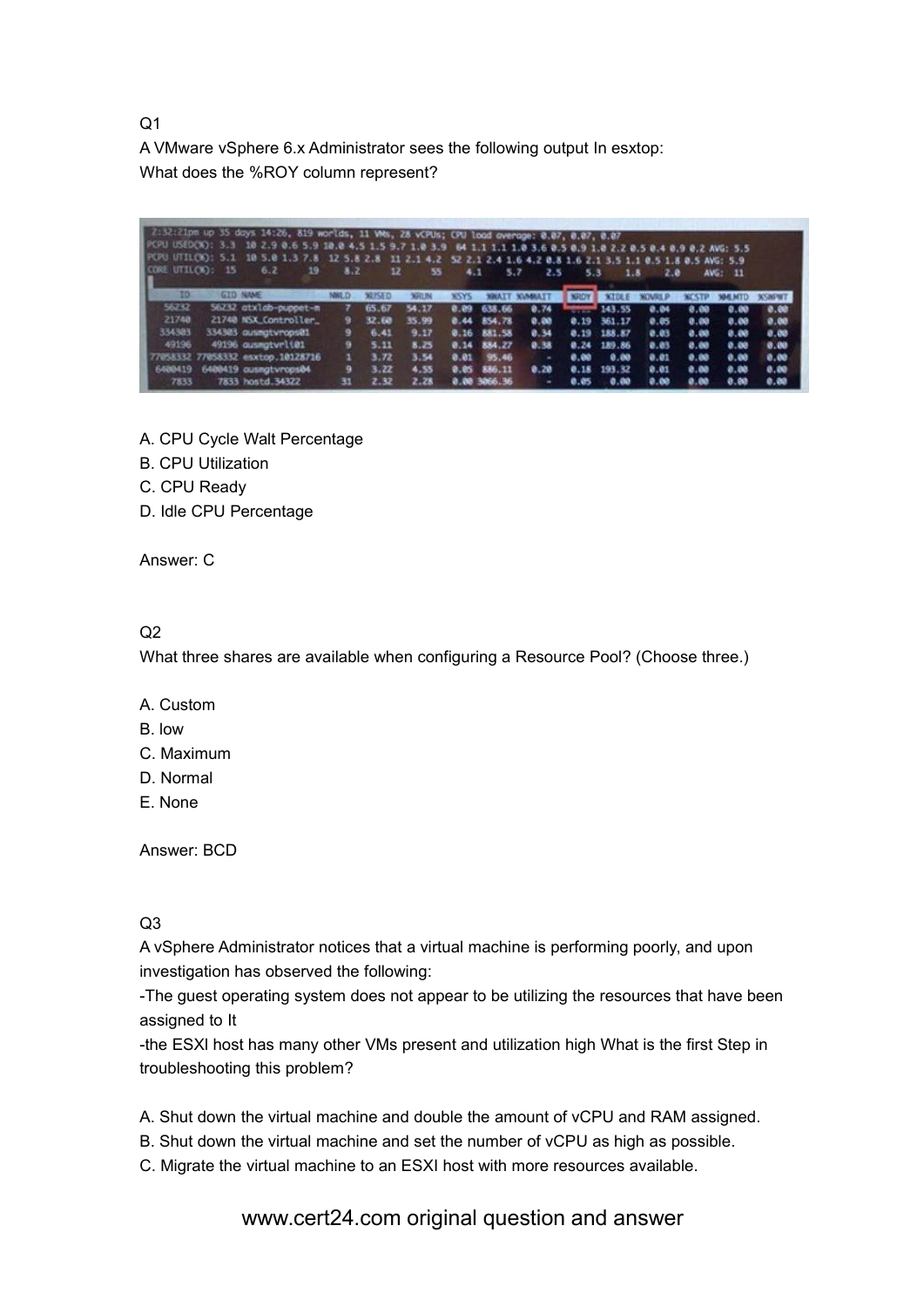D. Configure the virtual machine with CPU and Memory limits.

Answer: C

## Q4

Which of the following are valid ISCSI adapter types for vSphere? (Choose three.)

#### A. Software

- B. Independent Hardware
- C. Converged Network Adapter
- D. Dependent Hardware
- E. ISCSI HBA

Answer: ABD

#### Q5 and the contract of the contract of the contract of the contract of the contract of the contract of the contract of the contract of the contract of the contract of the contract of the contract of the contract of the con

Which two choices would make a Virtual Machine compatible when enabling Fault Tolerance? (Choose two.)

A. e1000e virtual network adapter B. 2TB+ VMDK C. A Virtual CPUs (vCPU) D. NIC passthrough

Answer: AD

## Q6 and the contract of the contract of the contract of the contract of the contract of the contract of the contract of the contract of the contract of the contract of the contract of the contract of the contract of the con

A vSphere Administrator notices that they cannot login to vCenter Server with the vSphere Web Client, although the server is responding to pings. What is the next step in troubleshooting the login problem?

- A. /etc/int.d/hostd restart
- B. connect-viserver -server
- C. vim-cmd vmsvc/getallvms
- D. service-control -status vmware-vpxd

Answer: B

Q7